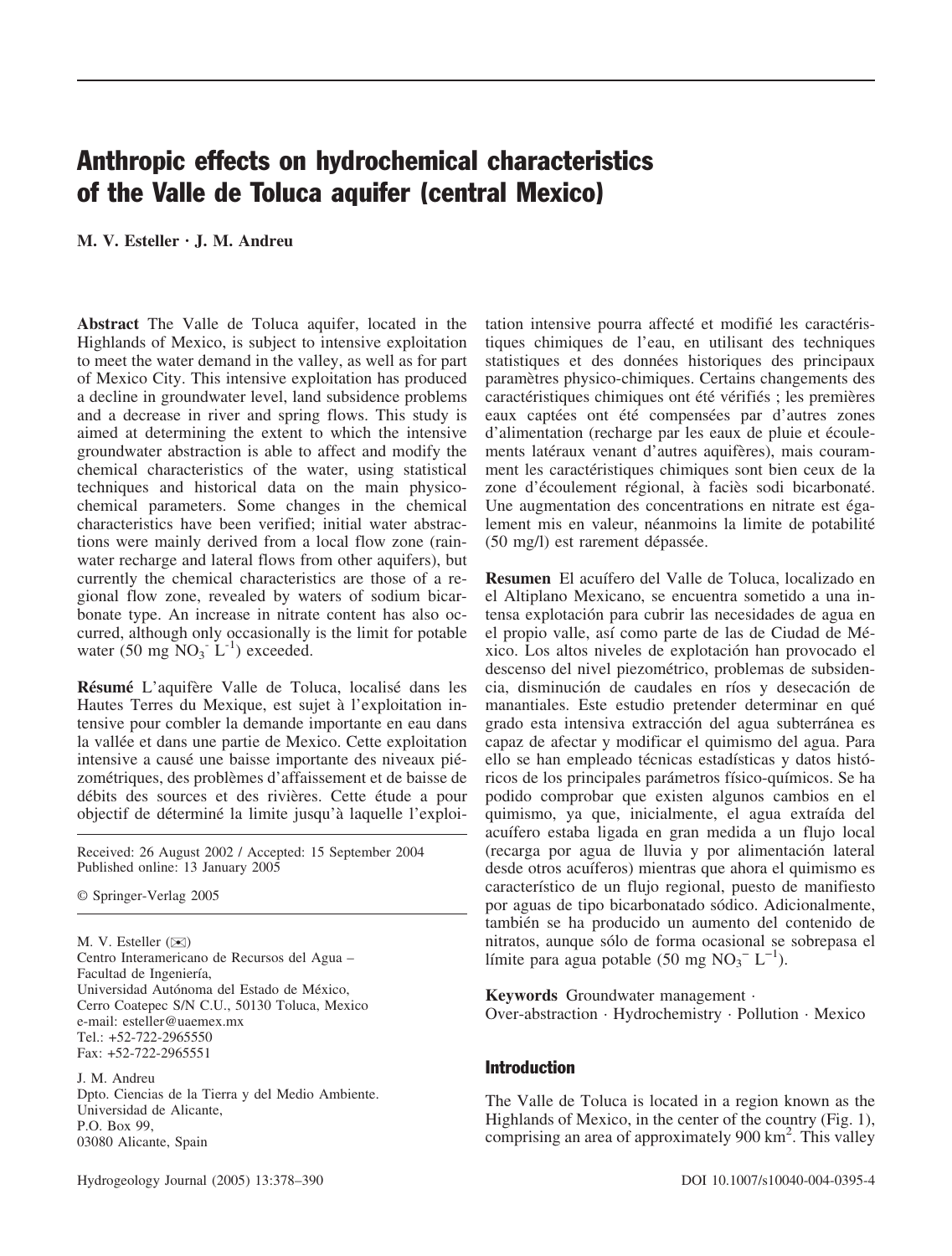

Fig. 1 Location of the Valle de Toluca aquifer (upper course of the Lerma River), Mexico

is an important center for industry (3,438 companies) and agriculture (56% of the surface is agricultural soil). This fact has led to an increase in the number of inhabitants over the course of the last four decades, especially after the Mexico City earthquake (1985) that caused many industries to settle in the valley. According to the last census (2000), population in the valley reached 1.6 million inhabitants, with 65% living in urban areas and 35% in rural areas.

This rise in economic activity and population has brought about an increase in the need for water, which is almost totally met from groundwater. To this fact must be added the exportation of groundwater from this and the neighboring valley (Valle de Ixtlahuca-Atlacomulco) to Mexico City and its surrounding metropolitan area to meet demand there. This represents an average flow of 5.3 m<sup>3</sup>/s (Birkle et al. 1998), although values of 14.5 m<sup>3</sup>/s have been reached.

Intensive exploitation of the Valle de Toluca and Ixtlahuca-Atlacomulco aquifers has occurred in two phases. The first, between 1941 and 1965, affected only the Valle de Toluca. Fifty wells were drilled, headworks were constructed in several springs, and 6.5 km of water pipe were laid, through which a maximum flow of 4.5  $m^3/s$  is conducted to Mexico City. However, a crisis of availability of water led a presidential edict to be signed on

August 10, 1965, establishing a ban on this aquifer in order to protect it. In the same year the demand for water in Mexico City could not be met and so another agreement was signed between the Federal District Department, the Hydraulic Resources Secretary and the Government of the State of Mexico to increase extractions in the area of the Lerma River, which cancelled the previous presidential edict (Boehm and Sandoval 1999). This agreement led to the second phase of exploitation (1966– 1976) affecting both valleys. During that period 230 wells were drilled and 170 km of water pipes were laid, contributing an additional volume of  $10 \text{ m}^3$ /s, which is presently conducted to Mexico City and its suburbs.

These abstractions, together with those needed to meet the demands of the population within the valley, its industry and agriculture, have caused a dramatic lowering of the water table, land subsidence, drying up of springs and lagoons, as well as a decrease in river flows. To these negative results, resulting from the overexploitation of the aquifer determined in previous studies (Esteller and Díaz-Delgado 2002), others should be added, such as degradation of groundwater quality, due to an increase in either its salinity or in the concentration of certain chemical compounds (Custodio 1992; Baretta et al. 1992; Martinelli et al. 1998).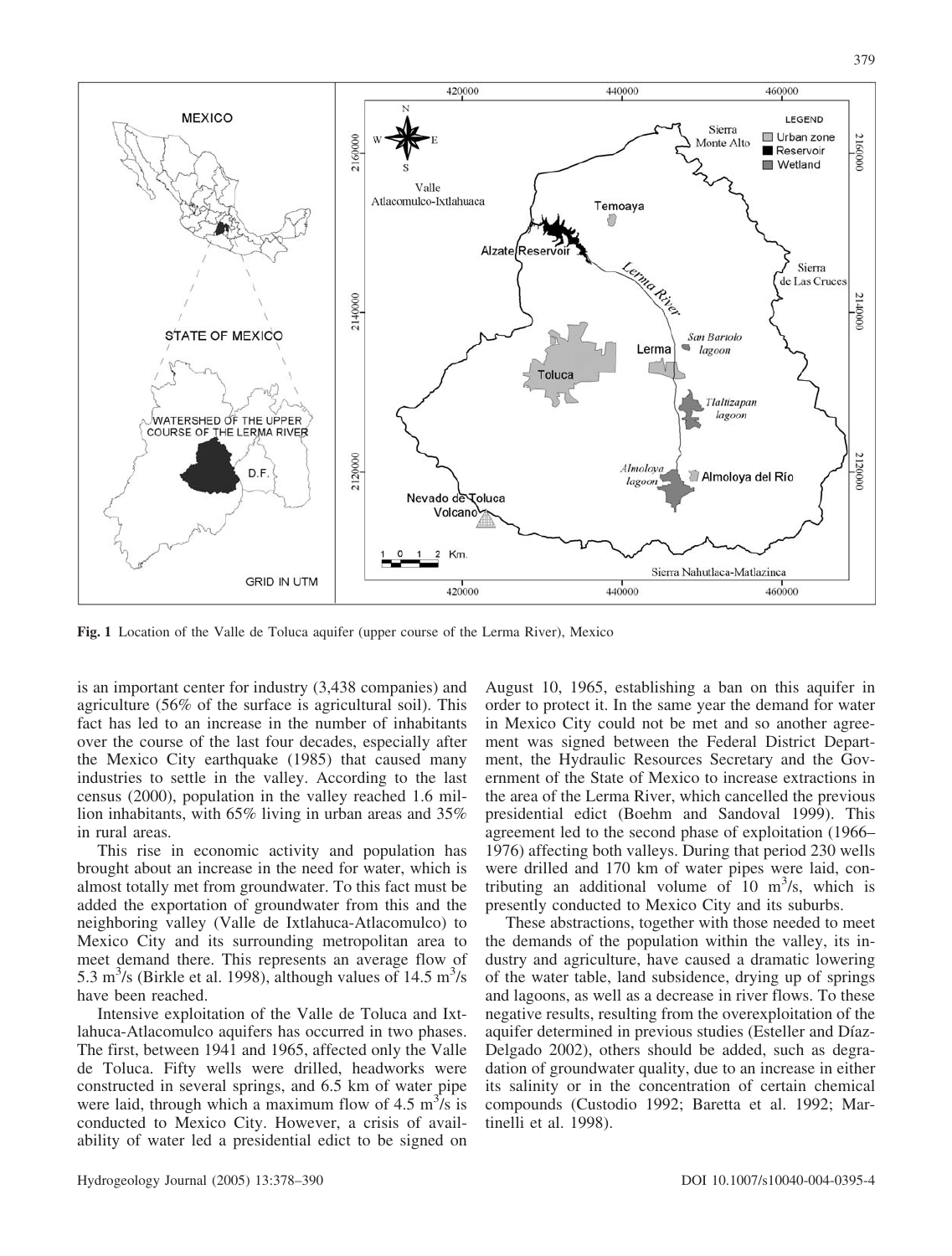Monitoring of exploitation is performed by the Water National Committee by means of a piezometric network, which at present consists of 50 monitoring wells, and from which only annual data are available. The purpose of this network is to monitor the evolution of the water table and the rate of pumping from the aquifer.

The quality of the groundwater is not monitored using a specific network, and the urban supply agencies are the same as those in charge of monitoring the evolution of required conditions to comply with the Mexican law on potable water. Furthermore, there are few studies of the hydrogeochemistry of this aquifer. The most important one was carried out by DGCOP (1984), which made a general characterization of the aquifer waters.

Because of the lack of a network to monitor groundwater quality, it is not known whether the anthropic actions affecting this aquifer over the years have produced variations in water quality. The main objective of the present study is to evaluate the changes in the physicochemical characteristics of the groundwater that have arisen as a consequence of the intensive exploitation the aquifer. To achieve this aim, the starting point is the information available from chemical analyses and from sampling programs of the present study.

# Physical setting

## Location

The study area is located in the heart of the Mexican Republic, at the center of the State of Mexico, within the upper reach of the Lerma River (upper watershed of the Lerma River). This watershed is one of the highest valleys of the Highlands of Mexico, with a mean elevation of 2,570 m.a.s.l. and an extension of about 900  $\text{km}^2$  (Fig. 1). The upper reach of the Lerma River comprises the flow from the northeast face of the Nevado de Toluca volcano (4,690 m a.s.l.) and the flow from the southwestern slopes of the Sierra de las Cruces mountain. The upper reach ends where the tectonic creeping of the Atlacomulco-Ixtlahuca Valley (formed by the Perales block and fault systems) descends (Deman et al. 1976).

There is a wetland area, the Almoloya Lagoons, which is considered to be the source of the Lerma River. The size of these lagoons has been shrinking over the years, due to the aquifer exploitation and to the reduced inflow to the springs feeding them. As a consequence, the river has lost flow and declined in quality because freshwaters have been supplanted by the wastewaters from urban and industrial areas.

# Climate

Total annual rainfall varies from 1,300 mm in the highest areas to 700 mm in the lowland area. The most intense rainfall is in the highest sectors, where 80 to 120 mm can fall in a single day. Rainfall over the rest of the area is between 60 to 80 mm/day. Approximately 90% of the rainfall occurs between May and October. In the Valle de Toluca the annual average temperature ranges from 12 to

16  $\degree$ C, with May being the warmest month (14–15  $\degree$ C) and January the coldest  $(11-12 \degree C)$ , while in the mountainous areas the annual average is  $12-14\degree C$ , with a minimum in the Nevado de Toluca (annual means from  $-2$  to 5 °C) (SDA 1992). Estimates of real evapotranspiration (Turc's Method) range from 754 to 453 mm, with an average of about 579 mm, with maximum values recorded in April and May and minimum ones in January and December.

### Land use

Land use is mainly seasonal agriculture although there are also irrigated croplands in the northwest of the area, where maize is the prevailing crop, with smaller areas of dry beans, potatoes, oats and vegetables. The extent of this agricultural land has been diminishing over the years due to the expansion of urban areas: at present 55.6% of the surface area is agricultural and 11.5% is urban. The area of forest has also been reduced and now comprises only 23% of the surface area, with forests located on the upper hill slopes. Pasture land occupies 7.8% of the total area. Water bodies, hydrophilic vegetation and forests occupy the remainder of the land.

## Hydrogeological setting

The Valle de Toluca is located in the physiographic province called "Eje Neovolcánico Transmexicano" (Trans-Mexican Neovolcanic Axis) (Deman et al. 1976). It is a region that consists of a volcanic strip of calcoalkaline type rocks of Cenozoic age. The lithological sequence consists of andesites and rhyolites from the Oligocene, andesites from the Miocene and basalts and andesites from the Quaternary, as well as pyroclastic materials and breccias outcropping on the hills flanking the valleys. Lacustrian and alluvial sediments intercalated with clastic materials of volcanic origin (pyroclasts, tuffs and breccias) can be observed in the valleys. The thickness of this formation ranges from only a few meters at the valley sides to over 500 m in the deepest parts. A late Pliocene–Quaternary age is assigned to these deposits (Honorio and Hernández 1982; Herrera and Sánchez 1994).

The Valle de Toluca aquifer (Fig. 2) is composed of detrital materials of alluvial and lacustrine origin. There is a wide variation in particle size, with a predominance of gravel, sand and conglomerate within a clay-silt matrix. Intercalations of beds of pyroclasts, breccias and tuffs can also be distinguished, which are much more frequent with depth. On the basis of these characteristics, it is clear that this system is composed of several superimposed aquifer levels constituting a multilayer aquifer, though the existence of hydraulic continuity means that it can be considered as a single flow system. Nevertheless, locally there are significant differences of hydraulic heads (UNITECNIA 1996). These detrital materials overlie the bedrock comprised of consolidated volcanic material of variable lithology.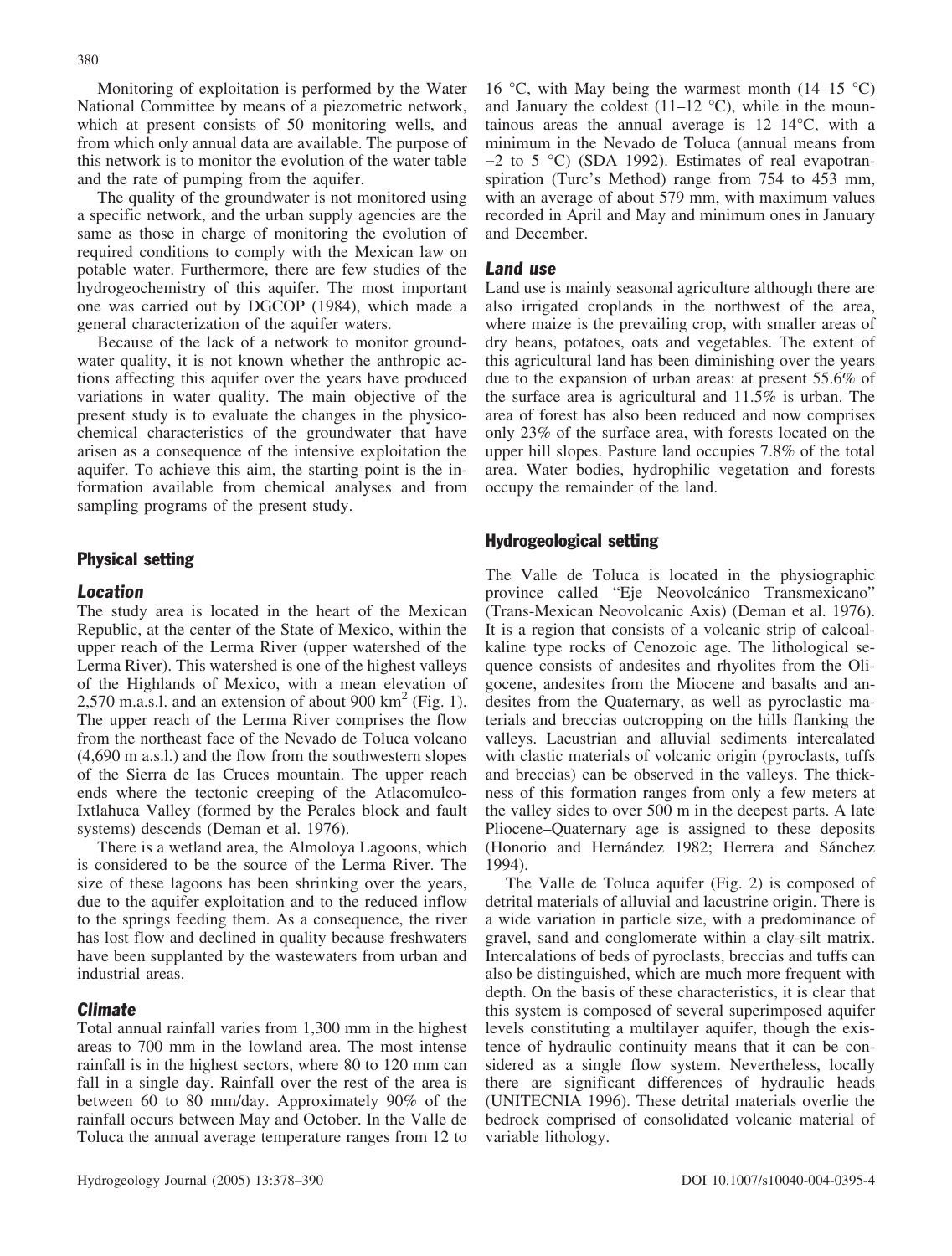Fig. 2 Geological map of the upper course of the Lerma River



Volcanoclastic deposits

**THEFT** 

The edges of the aquifer are defined by the volcanic materials—mainly basalts, andesites and pyroclastic deposits—that crop out in the Sierra de las Cruces mountains, the Nevado de Toluca volcano and the Sierra de Nahuatlaca-Matlazinca, which, in turn constitute important fractured aquifers.

The hydraulic parameters of the aquifer vary widely due to the lithological and geometric variability of the deposits. Hydraulic conductivity values range from 4 to 80 m/day. Different areas can be distinguished according to their conductivity: the area corresponding to the Alzate Reservoir with values ranging from 4 to 12 m/day, the Almoloya area with values of between 40 and 81 m/day and the central part with a conductivity varying around 4 m/day (Ariel 1996). The storage coefficient varies between 0.3 and 0.9% (CCRECRL 1993).

The hydraulic balance of the aquifer shows that the total input can be quantified as some  $380 \text{ hm}^3\text{/year}$ , of which  $101 \text{ hm}^3/\text{year}$  comes from the lateral flow of the Nevado de Toluca, 198 hm<sup>3</sup>/year from the lateral flow of Sierra de las Cruces and 81 hm<sup>3</sup>/year from direct rainfall infiltration. Output is estimated in 385 hm<sup>3</sup>/year, due to underground discharges to the Valle de Ixtlahuaca-Atla-

comulco with a value of 2  $\text{hm}^3$ /year and to pumping, quantified as 383 hm<sup>3</sup>/year. The global balance of the aquifer indicates an imbalance between input and output, as output is higher than input by 5 hm<sup>3</sup>/year (CCRECRL 1993).

Of the total volume extracted,  $163 \text{ hm}^3\text{/year}$  are used in the Valle de Toluca itself (79% for urban use, 12.9% for the industry and 8.1% for agricultural activities) and 220 hm<sup>3</sup>/year (6.9 m<sup>3</sup>/s) are piped to Mexico City to meet its demands for potable water  $(167 \text{ hm}^3/\text{year})$  and irrigation  $(53 \text{ hm}^3/\text{year})$ .

This intensive exploitation has caused a drawdown of the water table over practically the whole of the aquifer (Fig. 3). The largest depressions have occurred in the surroundings of Toluca City where levels declined more than 15 m between 1984 and 1997.

On the potentiometric head maps of Fig. 4, for the years 1984 and 1997, it can be observed that there were no significant changes in the direction of groundwater flow, although there were variations in the water-table configuration. The main recharge to the aquifer comes from the Sierra de las Cruces mountain and Nevado de Toluca volcano; providing a flow towards the center of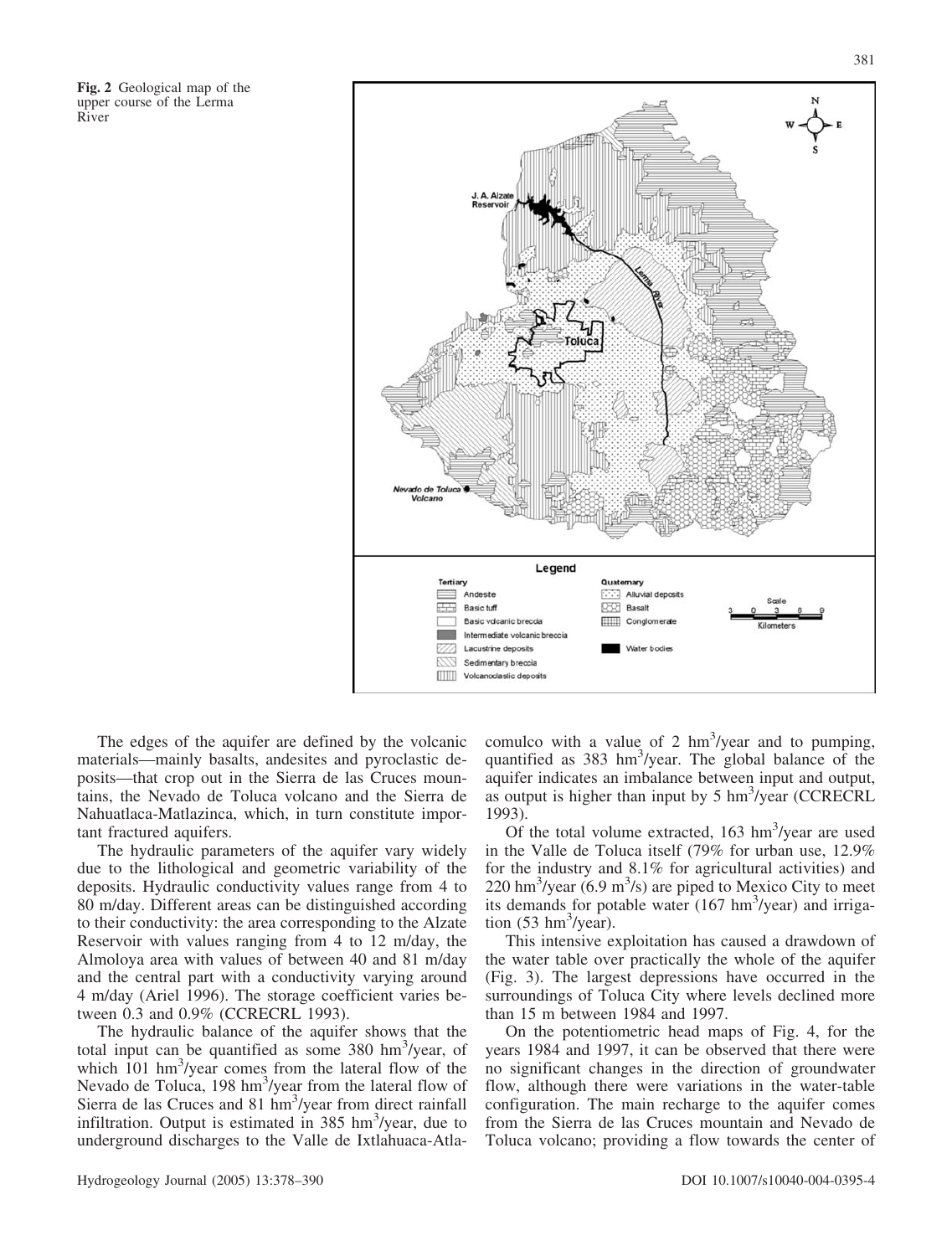Fig. 3 Map of drawdown isopleths in meters between 1984 and 1997 (isopleth contour interval 2 m)



the valley, which splits in three directions, towards the east and southeast until it reaches the bottom of the Sierra de las Cruces mountains, and towards the north to the Atlacomulco-Ixtlahuaca valley.

The conceptual hydrogeological model of this valley is based on flow from the mountain flanks towards the center of the valley, following a northwest direction along the riverbed of the Lerma River. Recharge of the aquifer occurs mainly in the higher areas through the outcropping basaltic and andesitic rocks, which, due to their fracture properties, have excellent hydraulic characteristics. Discharge of the aquifer occurs almost exclusively through pumping.

In hydrogeological studies based on the use of isotopes (Segovia et al. 1999) the flow system of the aquifer defined by a local and a regional flow—could be determined in more detail. The local flow is characterized by a short period of water-rock contact, a shallow circulation depth and recharge through alluvia, basalt and andesite formations. The regional flow, on the other hand, is characterized by a longer contact time, a deeper circulation and recharge through the Tertiary (Oligocene) rhyolites and andesites (Fig. 5). The physico-chemical characteristics of the regional flow indicate a higher salinity, high  $Na<sup>+</sup>$  and  $K<sup>+</sup>$  content and a relatively high temperature (mean temperature of  $23 \text{ }^{\circ}$ C).

#### Methods

The study of the hydrochemical evolution of the Valle de Toluca aquifer has been based on a comparative analysis of data obtained in two surveys, in 1984 (DGCOP 1984) and in 1998, respectively, together with a compilation and treatment of historical chemical analyses carried out by the Comisión Estatal de Agua y Saneamiento (CEAS) (Water and Drainage State Committee) of the State of Mexico.

The 1984 sampling survey consists of 138 sites. In the majority of the samples the following chemical and physical parameters were analyzed: pH, electric conductivity, bicarbonate, sulfate, chloride, nitrate, calcium, magnesium, potassium, iron, manganese, hardness and total dissolved solids. The 1998 sampling program con-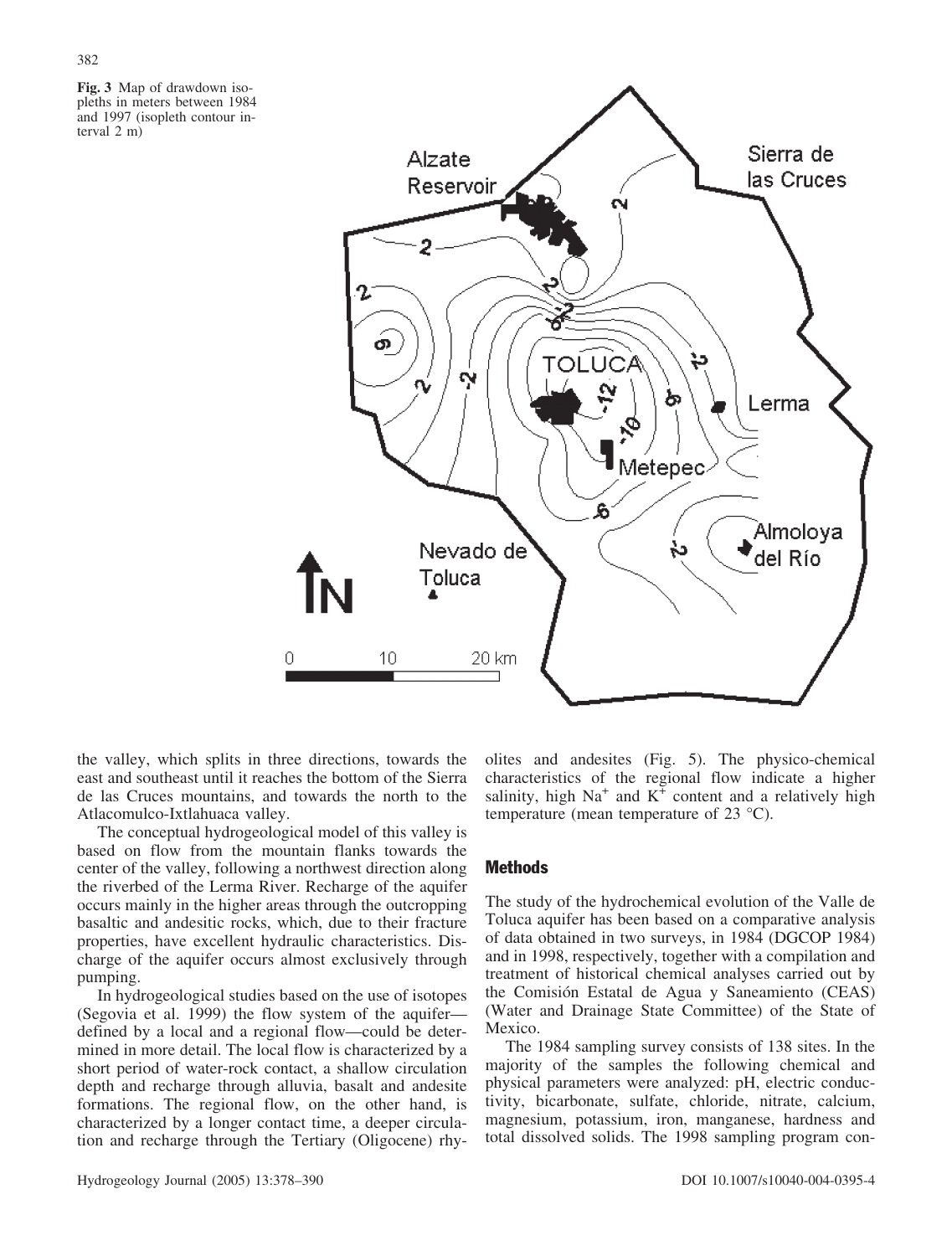

Fig. 4 Distribution of potentiometric head in the study area. A 1984; B 1997

sists of 38 sites. Temperature, pH and electric conductivity were determined in the field, while the rest of the parameters were measured in the laboratory. The analysis protocol followed the regulations enforced in Mexico, which are based on methods proposed by the APHA, AWWA and WEF (1995). Bicarbonate and chloride ions were determined by titration, sulfates by turbidimetry, nitrates by spectrophotometry UV-Vis and cations by atomic adsorption. Temperature, pH and electric conductivity were determined using portable equipment (Checkmate Hand-Held Analysis System).

CEAS data derive from samples taken in 1993 and 1997. Samples were analyzed at the Water Quality Control Laboratory of the Mexican Government. Aside from the major elements, minor elements such as F, Fe and Mn, and trace elements such as Al, As, Ba, Cd, Cu, total Cr, Hg, Pb, and Zn, were also analyzed, as well as fecal and total coliforms.

Isopleth maps of the most important parameters have been drawn using the SURFER V.6 program (Golden Software Inc. 1997). Likewise, a Piper diagram has been used to define the different hydrochemical groups. For the statistical study, multivariate analysis was used (Davis 1986; Brown 1998), which classifies the variables (physico-chemical characteristics of the different samples) and observations (sampling sites), as well as establishing relationships among them. This type of analysis has been used in numerous hydrogeochemical studies, allowing differentiation of waters from different origins and the identification of processes (natural and anthropic) that modify the physico-chemical characteristics of the waters (Melloul and Collin 1992; Ritzi et al. 1993; Morell et al. 1996).

For the characterization of groups, cluster analysis was applied. This aims to quantify those statistical parameters or equations that allow the differentiation of groups within the data set. A study of the interdependencies was done using principal components analysis (PCA). This seeks to reduce the number of variables (which is usually high in hydrochemical studies), and replace it by a smaller number of new, uncorrelated variables. These new variables are the principal components that arise from the linear combination of the original variables. In this way, relationships among variables (R-mode) and/or samples (Q-mode) are established and the contribution of each one or of each combination in the structure of the hydrochemical data is defined.

## Results and discussion

#### Chemical types of groundwater

Figure 6 shows Piper diagrams corresponding to the 1984 and 1998 campaigns. Broadly speaking, it can be observed that the groundwater is basically a bicarbonate water, with  $Mg^{2+}$  and  $Na^{+}$  being the prevailing cations. Such mineralization coincides with the one that in theory groundwater from a volcanic environment must possess; feldspars contribute sodium, calcium and potassium, and the pyroxenes and biotites contribute calcium, magnesium, iron, and manganese. The abundance of sulfates and chlorides is low, due to the fact that volcanic rocks contain such ions in small amounts (Custodio and Llamas 1983; Appelo and Postman 1993). However, it can be seen that some well samples show sulfate contents exceeding  $120 \text{ mgL}^{-1}$ . A notable feature is that these sam-

383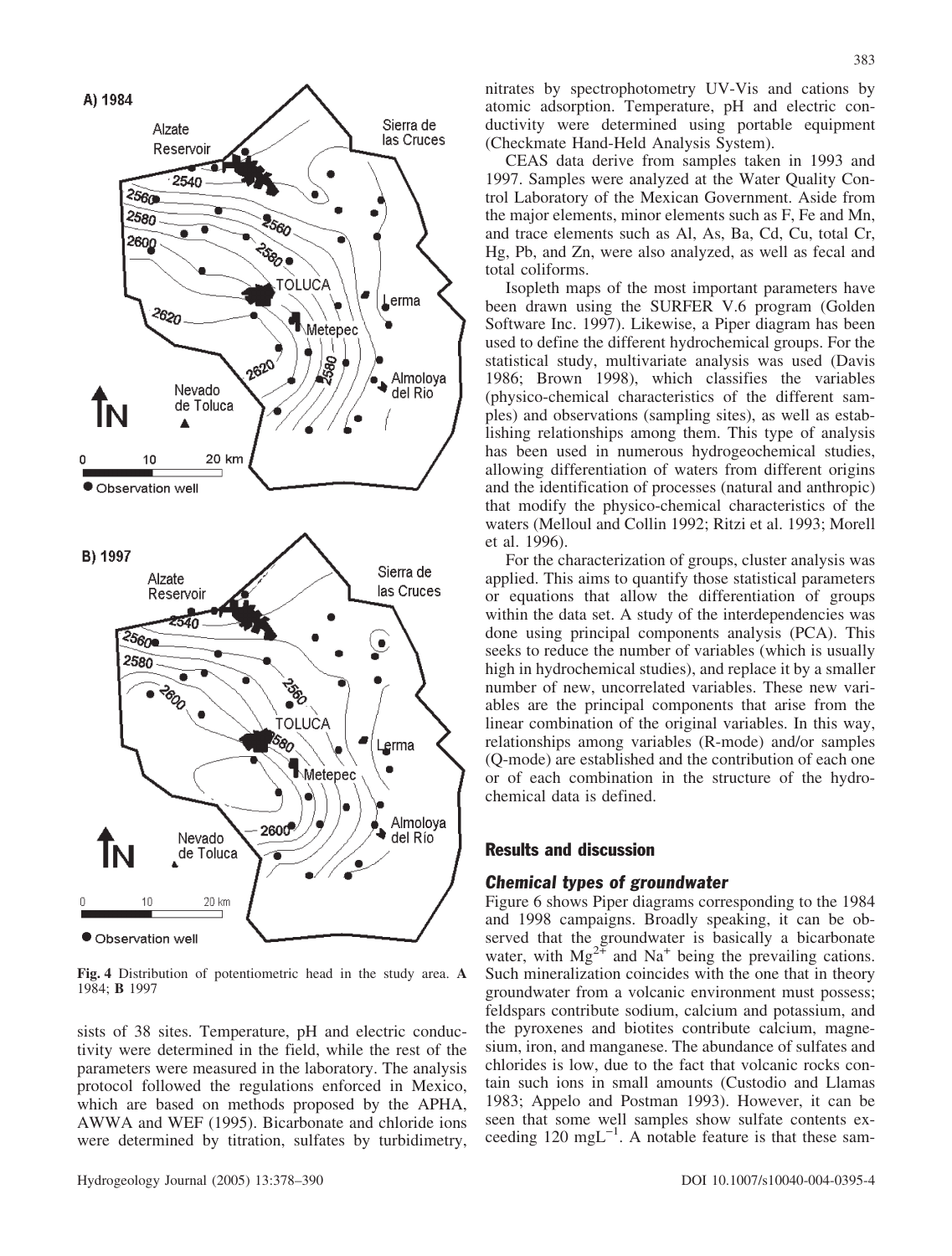

Fig. 5 Regional geological profile indicating the regional and local groundwater flows (after Segovia et al. 1999). (Qal alluvium material, QTt pyroclastic breccia and basaltic tuffs, Qv basaltic material, Tv andesitic and basaltic units, Cz schist, Ks limestones)

pling sites are all shallow wells taking water from the most surficial level and this suggests that they may indicate contamination from ammonium sulfate fertilizers, which are frequently applied in the region.

A more detailed study of the water type verifies that in the 1984 sampling program magnesium-bicarbonate waters prevail (74% of the samples are the Mg type and 26% the Na type), while in the 1998 campaign sodium ones prevail (62% of the samples are the Na type and 38% the Mg type). It has been proved that in this type of geological environment waters of the sodic type are related to acidic volcanic materials such as rhyolites and trachytes, while magnesium type waters would be linked to basic volcanic materials like basalts and andesites (Appelo and Postman 1993).

Taking into account the geology of this aquifer and its flow system comprising both local and regional flow (Fig. 5), this change in the predominant cation types may be related to variations in the type of prevailing flow. Thus, in 1984 a local flow linked to basalts, andesites and detrital material of sedimentary and volcanic type would have prevailed, while in 1998 the regional flow related to the Oligocene rhyolites and andesites would predominate. Such a change of flow would be promoted by a fall in the piezometric level over the whole aquifer, resulting in water abstractions from increasingly deeper levels.

As mentioned above, the groundwater flow model proposed for this aquifer includes water coming from the regional flow zone, which would typically have high Na<sup>+</sup>+K<sup>+</sup> contents, and higher temperature and conductivity compared to water coming from the local flow zone. In order to verify this idea, the relationship between temperature and  $\text{Na}^+ + \text{K}^+$ , were defined, as well as between temperature and electric conductivity for the 1998 sampling program (there are no data on temperature for the 1984 sampling program) (Fig. 7). This exercise indeed verified that the higher the temperature, the higher the salinity and  $Na^+ + K^+$  in the water. There are some sites, however, which were not in accord with this pattern, with high sulfate content  $(252 \text{ mgL}^{-1})$  distinguishing them from the proposed model. In general, these sampling sites were shallow wells extracting water from surficial aquifer levels. By eliminating these sites from the calculation of the correlation coefficient, closer correlations are obtained; in the case of the correlation between temperature and electric conductivity it increases from 0.22 to 0.64 and in the case of  $Na^+ + K^+$ , from 0.50 to 0.75.

# Spatial distribution of electrical conductivity and  $NO<sub>3</sub>$

Figures 8 and 9 show the isopleth maps corresponding to electrical conductivity and nitrates for 1984 and 1998,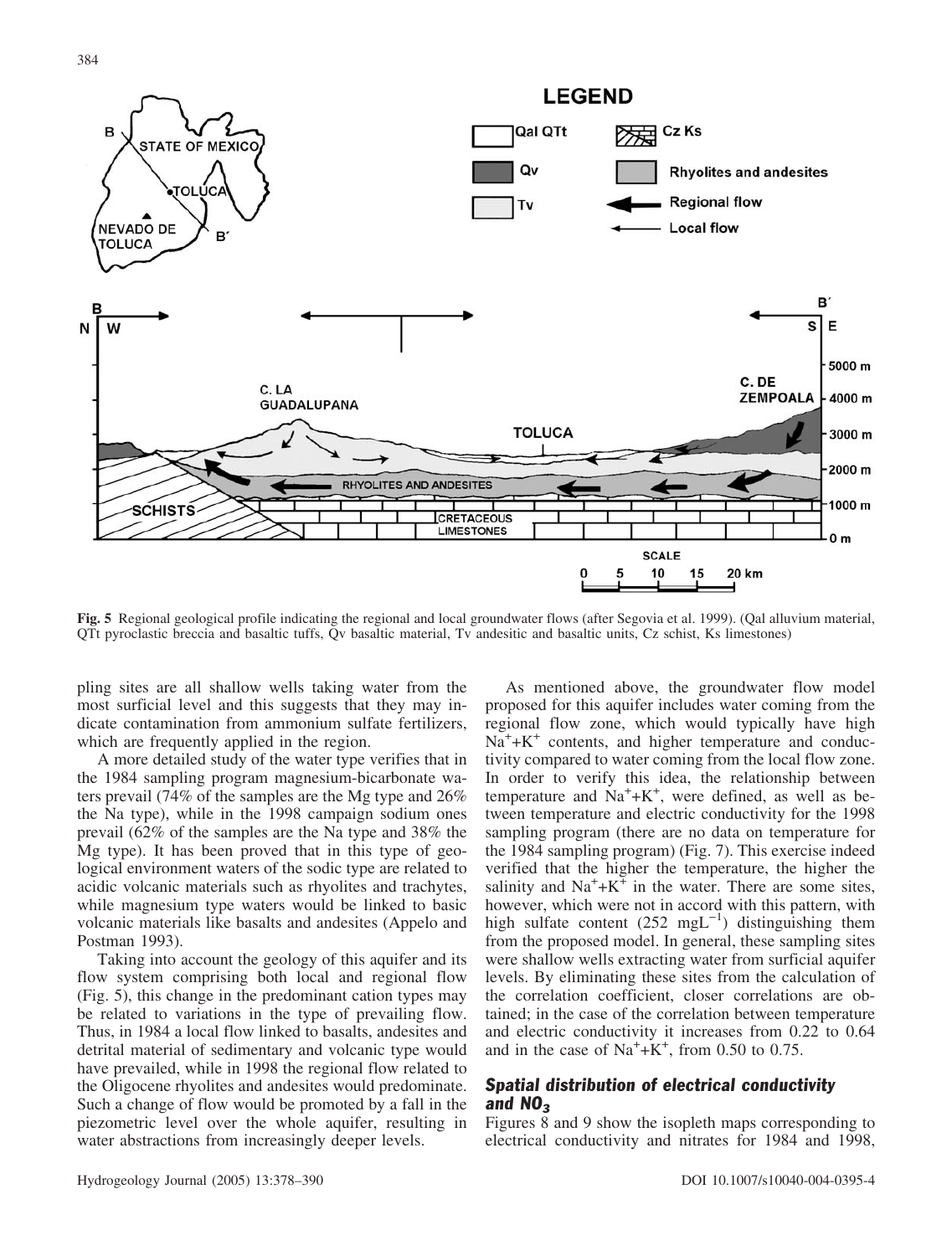

Fig. 6 Piper diagram of hydrochemical data in the Valle de Toluca aquifer (1984 and 1998)

respectively. Electrical conductivity has been chosen as an indicator of the degree of mineralization of groundwater, and nitrate as an indicator of pollution.

In the case of electric conductivity, a comparison of the two maps (Fig. 8 A, B) indicates an increase in those sectors where exploitation has increased and where the water table is lowest. Thus, for example, in the Toluca City sector conductivity increased from 200 microS  $cm^{-1}$ to  $400$  microS cm<sup>-1</sup> and in the sector bordering Sierra de las Cruces, from 200 to 800 microS  $cm^{-1}$ . This fact correlates with changes in the physico-chemical characteristics of groundwater and so with changes in the residence times and/or degree of mixing with waters from different sources. So it can be deduced that, initially, the groundwater abstractions had a higher percentage of the local flow component, while water was subsequently abstracted from a deeper, more mineralized level related to the regional flow zone. This change of flow type was a result of



Fig. 7 Relationship between temperature and A electrical conductivity (EC) and  $\bf{B}$  Na<sup>+</sup> + K<sup>+</sup>

the intensive exploitation to which the aquifer was subjected.

Nitrate concentration has also undergone variations in both space and time. In the 1984 map (Fig. 9A), it can be observed that most of the aquifer contained concentrations below 2 mgL $^{-1}$ , while in 1998 (Fig. 9B) this ion concentration had increased, with several sectors containing concentrations in excess of 10 mg $L^{-1}$ . The highest values occur in the center of the aquifer, while the lowest ones are located in the recharge areas (Sierra de las Cruces and Nevado de Toluca). The origin of this nitrate seems to be related not only to the use of nitrogenous fertilizers but also to wastewaters from urban areas.

At some sampling sites nitrate concentrations exceeded the limit admissible by the potable water regulations (DOF 1994), which is 50 mg  $L^{-1}$ .

# Multivariate analysis

#### Cluster analysis

In the dendrogram for the 1984 sampling program (Fig. 10A) two main groups can be distinguished, one of them formed by electric conductivity,  $Ca^{2+}$ ,  $SO_4^{2-}$  and Cl<sup>-</sup> and the other by  $Mg^{2+}$  and  $HCO_3^-$  (r=0.71), while the rest of the variables show little correlation with each other. The two groups indicate which hydrochemical parameters are basically linked to the flow from rainfall infiltration  $(CI^{\dagger}, SO_4^{2-})$ , and which, to lateral flow from the fractured volcanic aquifers bounding the valley  $(Mg^{2+}, HCO_3^-)$ . In the 1998 sampling program (Fig. 9B) two groups can also be differentiated, one formed by electric conductivity,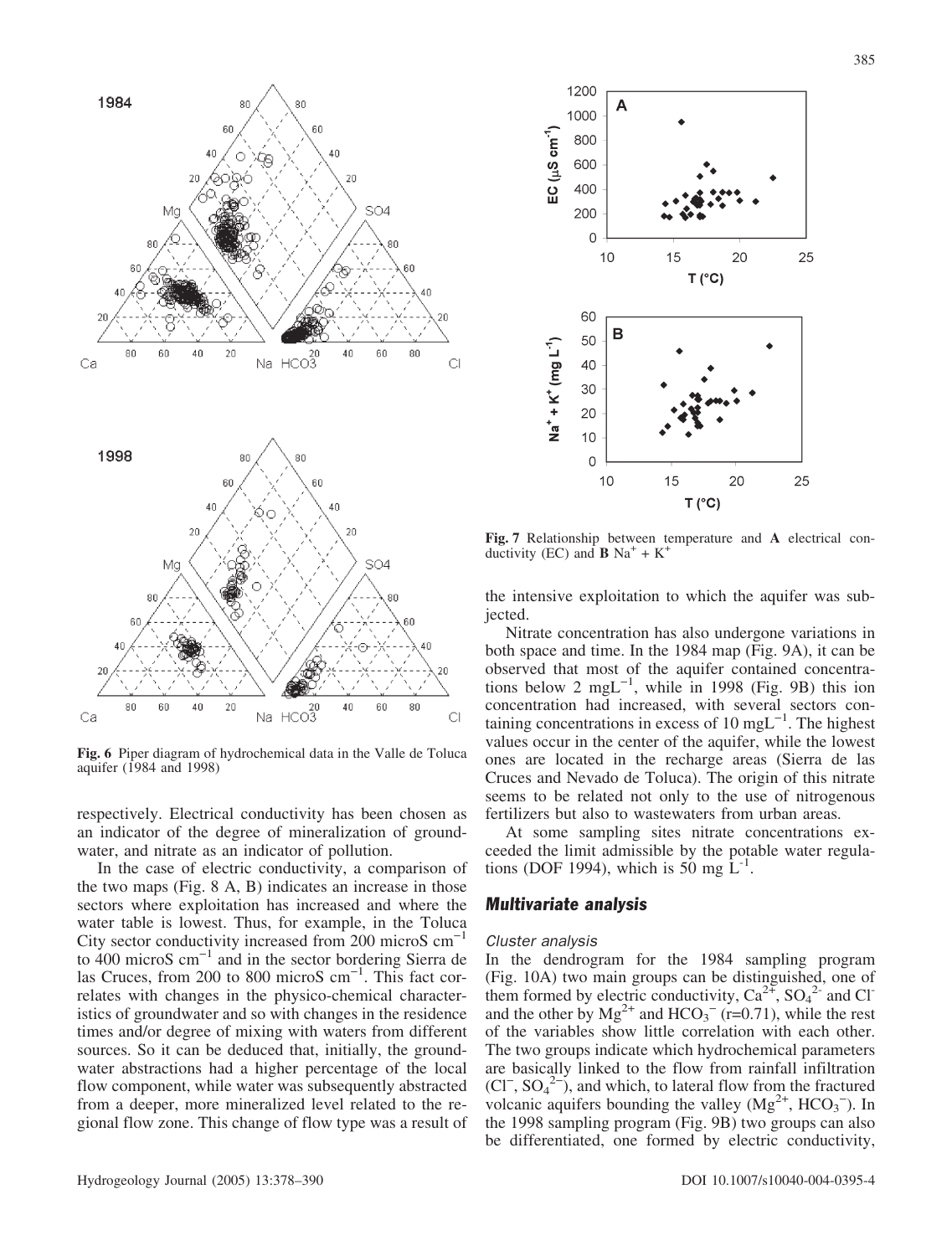386



Fig. 8 Distribution of isopleth lines of electrical conductivity for the Valle de Toluca aquifer. A 1984, **B** 1998 (in microS  $cm^{-1}$ , isopleth interval  $100 \text{ microS cm}^{-1}$ )

 $Mg^{2+}$ , Ca<sup>2+</sup>and SO<sub>4</sub><sup>2-</sup> and the other by HCO<sub>3</sub><sup>-</sup> and Na<sup>+</sup> (r=0.85). The latter could represent the contribution of water from regional flow zone in the rhyolites, while the former may reflect the chemistry of the local flow zone that results from the mixture of rainwater infiltration with the predominant lateral flow from the adjacent volcanic Fig. 9 Distribution of isopleth lines of nitrate concentration for the Valle de Toluca aquifer. A 1984, **B** 1998 (in mg  $L^{-1}$ , respective isopleth intervals, 1 and 5 mg  $L^{-1}$ )

aquifers. It can be concluded that the grouping of variables is based on the origin of the water recharging the aquifer.

With respect to nitrates, the lack of relationship with the rest of the physico-chemical parameters suggests that its origin is related to human activities.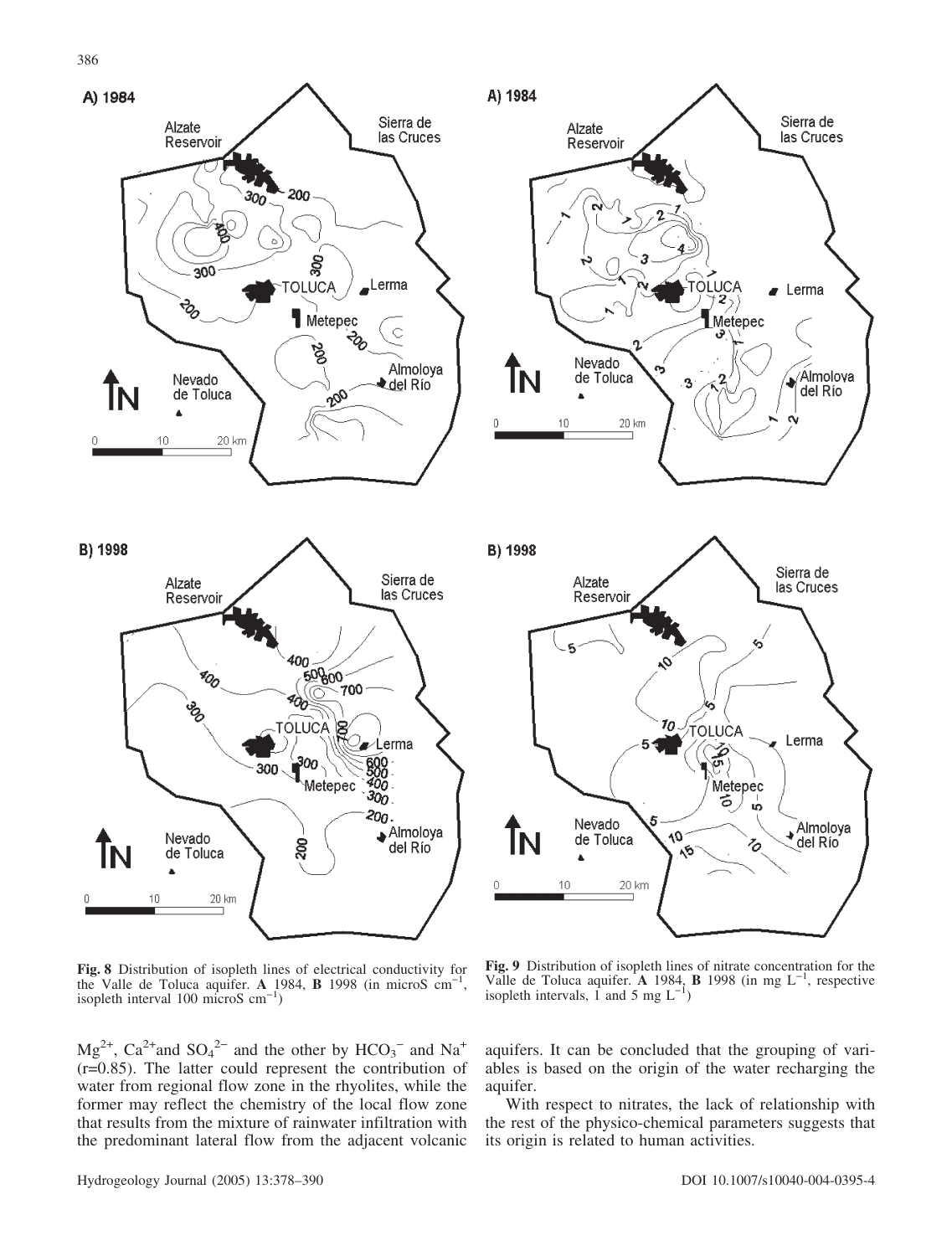#### **Squared Euclidean distance**



Fig. 10 Dendrogram of cluster analysis between variables A 1984, **B** 1998

#### Principal components analysis

This analysis was applied to data from both sampling programs using the variables electric conductivity, bicarbonates, sulfates, chlorides, nitrates, sodium, calcium, magnesium, and potassium (R-mode method, interrelationships between variables); and to the samples (Q-mode method, interrelationships between samples).

R-mode: From the similarity matrix, the principal components and the distribution of variables were determined. Table 1 shows the principal components, weights of components, and associated variance explained in the physico-chemical data and communalities. Verification that application of this method is appropriate is supplied because the variables have high communalities and every variable is included in the model.

For the 1984 sampling program, component I explains 55.1% of the total variance, while component II explains 17.5%. The spatial distribution of variables based on the first two components (Fig. 11A) shows that component I discriminates in terms of salinity (major anions and cations), while the second component differentiates ions of anthropogenic origin such as  $NO<sub>3</sub><sup>-</sup>$ . It could be concluded that component I represents the natural processes by which water acquires its chemical characteristics (in this case the mixture of lateral flow waters from the volcanic

| <b>Table 1</b> Principal components matrix and communalities for each |
|-----------------------------------------------------------------------|
| parameter analyzed for water in the Valle de Toluca aquifer (1984     |
| and 1998 sampling programs)                                           |

| 1984                                      | Compo-<br>nent I           | Compo-<br>nent II             | Compo-<br>nent III            | Commu-<br>nalities         |  |
|-------------------------------------------|----------------------------|-------------------------------|-------------------------------|----------------------------|--|
| EС<br>$\overline{\mathrm{Ca}}^{2+}$       | 0.9620<br>0.9092           | $-0.0248$<br>0.2024           | $-0.0565$<br>$-0.0358$        | 0.9293<br>0.8689           |  |
| $Mg^{2+}$<br>$Na+$                        | 0.7389<br>0.5235           | $-0.0276$<br>$-0.6723$        | 0.1751<br>$-0.3482$           | 0.5774<br>0.8473           |  |
| $K^+$                                     | 0.6661                     | $-0.1959$                     | 0.5274                        | 0.7602                     |  |
| HCO <sub>3</sub><br>$SO_4$                | 0.7441<br>0.7965           | $-0.5514$<br>0.1318           | 0.2650<br>$-0.3952$           | 0.9280<br>0.8080           |  |
| $Cl^-$                                    | 0.7425                     | 0.4239                        | $-0.2942$                     | 0.8176                     |  |
| $NO_3^-$<br>Variance                      | 0.4517<br>55.1             | 0.7378<br>17.5                | 0.2749<br>9.1                 | 0.8240                     |  |
| explained $(\%)$                          |                            |                               |                               |                            |  |
| Cumulative $(\%)$<br>1998                 | 55.1                       | 72.6                          | 81.7                          |                            |  |
| EC                                        | 0.9863                     | $-0.0212$                     | $-0.0725$                     | 0.9785                     |  |
| $Ca^{2+}$<br>$Mg^{2+}$                    | 0.9710<br>0.9486           | 0.0057<br>$-0.1892$           | $-0.0902$<br>$-0.1162$        | 0.9510<br>0.9491           |  |
| $N\tilde{a}^+$                            | 0.9096                     | 0.1093                        | 0.1372                        | 0.8581                     |  |
| $K^+$<br>HCO <sub>3</sub><br>$SO_4^2$     | 0.5329<br>0.8676<br>0.8695 | 0.7788<br>0.2865<br>$-0.1631$ | 0.1751<br>0.2855<br>$-0.1888$ | 0.9212<br>0.9163<br>0.8183 |  |
| $Cl^{-}$                                  | 0.7486                     | $-0.4307$                     | $-0.2820$                     | 0.8254                     |  |
| $NO_3^-$<br>Variance<br>explained $(\% )$ | $-0.2133$<br>67.1          | 0.4872<br>13.2                | $-0.8382$<br>10.8             | 0.9854                     |  |
| Cumulative $(\%)$                         | 67.1                       | 80.3                          | 91.1                          |                            |  |



Fig. 11 Behaviour of the variables in the principal components analysis with respect to the first two components; A 1984, B 1998

aquifers and infiltration waters from the local flow zone), whereas component II represents the prevalence of pollution.

In the case of the 1998 sampling program, the contribution of components I and II to the total variance is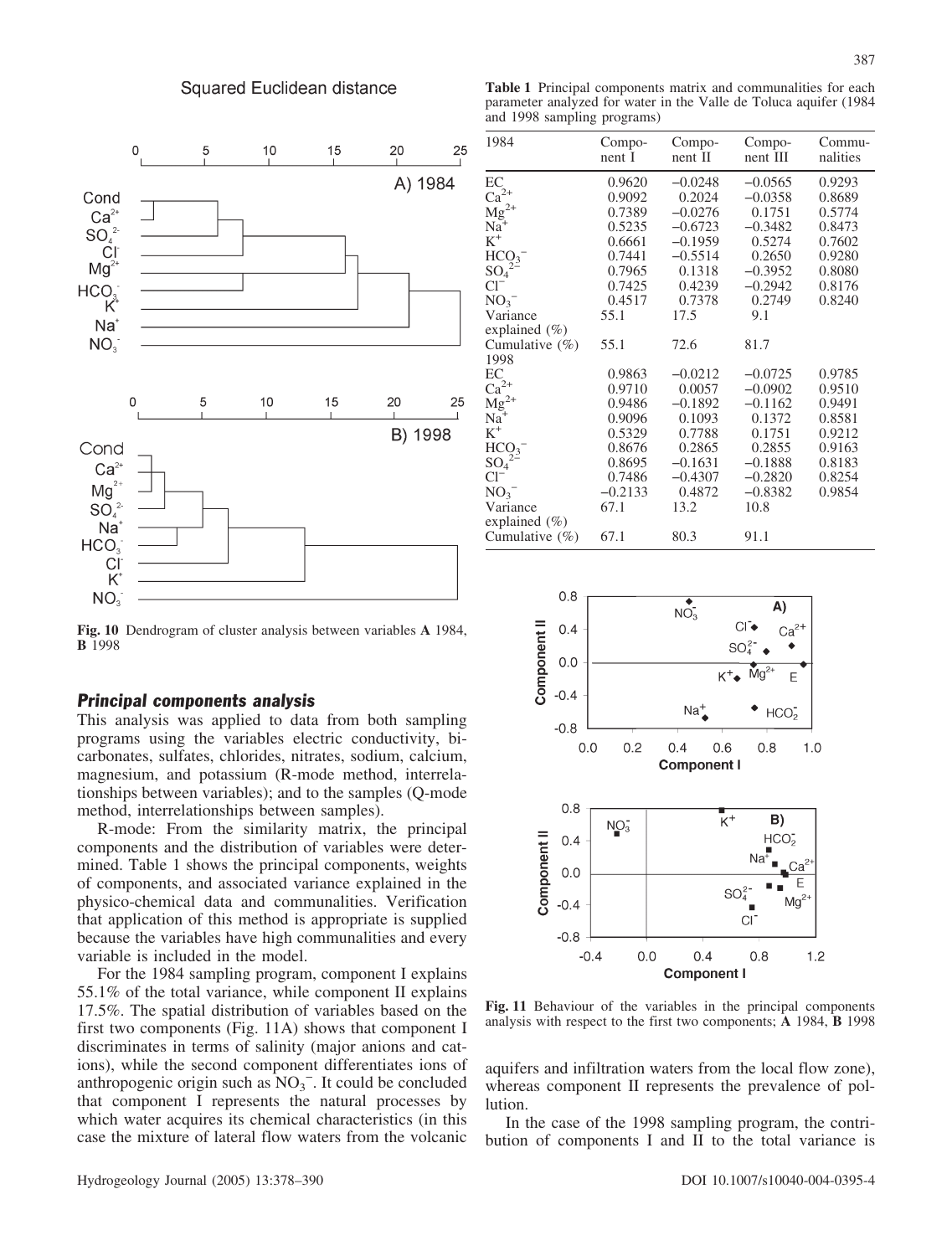

Fig. 12 Distribution of the samples in the principal components analysis with respect to the first two components; A 1984, B 1998

similar to 1984 (67.1 and 13.2%, respectively). The spatial distribution of the variables according to the two first components is presented in Fig. 11B. These two components discriminate the different water types in a similar way to the previous sampling but here component I is influenced by the sodium ion (its weight is 0.9096, while in 1984 it was 0.5235) which suggests a more dominant role of the regional flow zone in determining the groundwater chemistry.

The results obtained from the principal components analysis corroborate results of the cluster analysis.

Q-Mode. For the 1984 sampling program (Fig. 12 A), component I groups the water type of the samples based on their salinity, such that samples plotted away from this axis have high concentrations of nitrates and sulfates (superior quadrant) or sodium (inferior quadrant). For the 1998 sampling program (Fig. 12B), most samples are grouped close to the component I axis, which defines the principal chemical characteristic of the groundwater, namely its Na–Ca bicarbonate facies. The samples that are distant from this axis are distinguished by their nitrate content (superior quadrant).

#### Heavy metals

Table 2 shows the Al, As, Ba, Cd, Cu, total Cr, Hg, Pb, Fe, Mn, F and Zn content of samples taken by CEAS in the 1993 and the 1997 sampling programs. The content of these elements is heterogeneous, but the Mexican limits for potable water (DOF 1994) are not exceeded, except for Fe and Mn (limits are 0.30 and 0.15 mg  $L^{-1}$ , respectively).

The presence of all these ions is related to the volcanic rocks and derived materials of the area (Huizar-Alvarez 1997; Appelo and Postman 1993). In the case of Fe and Mn, the possibility of an anthropic origin is not considered likely due to the fact that their concentrations are very low and seem not to be related to the presence of any other compound or chemical element that would indicate anthropic pollution.

#### Conclusions and recommendations

The water demands not only for urban, but also for agricultural and industrial uses in the Valle de Toluca, as well as in the Valle de Mexico, have led to intensive exploitation of the groundwater resources of the Valle de Toluca. The abstractions have depressed the water table in the aquifer, and produced land subsidence, as well as decreases or complete desiccation of river flows and springs.

| <b>Table 2</b> Statistical summary of<br>heavy metals concentrations<br>(1993 and 1997). Values in<br>$mg.L^{-1}$ | Metals<br>Permissible<br>levels for<br>drinking water |       | 1993  |       |       | 1997  |       |       |       |       |
|-------------------------------------------------------------------------------------------------------------------|-------------------------------------------------------|-------|-------|-------|-------|-------|-------|-------|-------|-------|
|                                                                                                                   |                                                       | Min   | Max   | Mean  | S.D.  | Min   | Max   | Mean  | S.D.  |       |
|                                                                                                                   | Al                                                    | 0.20  |       |       |       |       | 0.030 | 0.203 | 0.098 | 0.038 |
|                                                                                                                   | As                                                    | 0.05  | 0.001 | 0.007 | 0.004 | 0.004 | 0.004 | 0.051 | 0.026 | 0.015 |
|                                                                                                                   | Ba                                                    | 0.70  | 0.001 | 0.102 | 0.030 | 0.033 | 0.001 | 0.106 | 0.039 | 0.036 |
|                                                                                                                   | C <sub>d</sub>                                        | 0.005 | 0.001 | 0.006 | 0.003 | 0.002 | 0.001 | 0.003 | 0.001 | 0.001 |
|                                                                                                                   | Cu                                                    | 2.00  | 0.006 | 0.064 | 0.022 | 0.020 | 0.002 | 0.075 | 0.038 | 0.023 |
|                                                                                                                   | Cr Total                                              | 0.05  |       |       |       |       | 0.012 | 0.030 | 0.021 | 0.007 |
|                                                                                                                   | Hg                                                    | 0.001 |       |       |       |       | 0.001 | 0.041 | 0.002 | 0.005 |
|                                                                                                                   | Pb                                                    | 0.025 | 0.004 | 0.009 | 0.007 | 0.004 | 0.002 | 0.018 | 0.008 | 0.005 |
|                                                                                                                   | Fe                                                    | 0.30  | 0.01  | 0.10  | 0.05  | 0.04  | 0.01  | 2.51  | 0.15  | 0.39  |
|                                                                                                                   | Mn                                                    | 0.15  | 0.01  | 0.13  | 0.05  | 0.05  | 0.01  | 0.22  | 0.03  | 0.04  |
|                                                                                                                   | F                                                     | 1.50  | 0.10  | 0.25  | 0.20  | 0.05  | 0.02  | 1.24  | 0.26  | 0.19  |
|                                                                                                                   | Zn                                                    | 5.00  | 0.010 | 0.999 | 0.129 | 0.326 | 0.004 | 0.168 | 0.047 | 0.045 |

Min minimum, Max maximum, S.D. Standard Deviation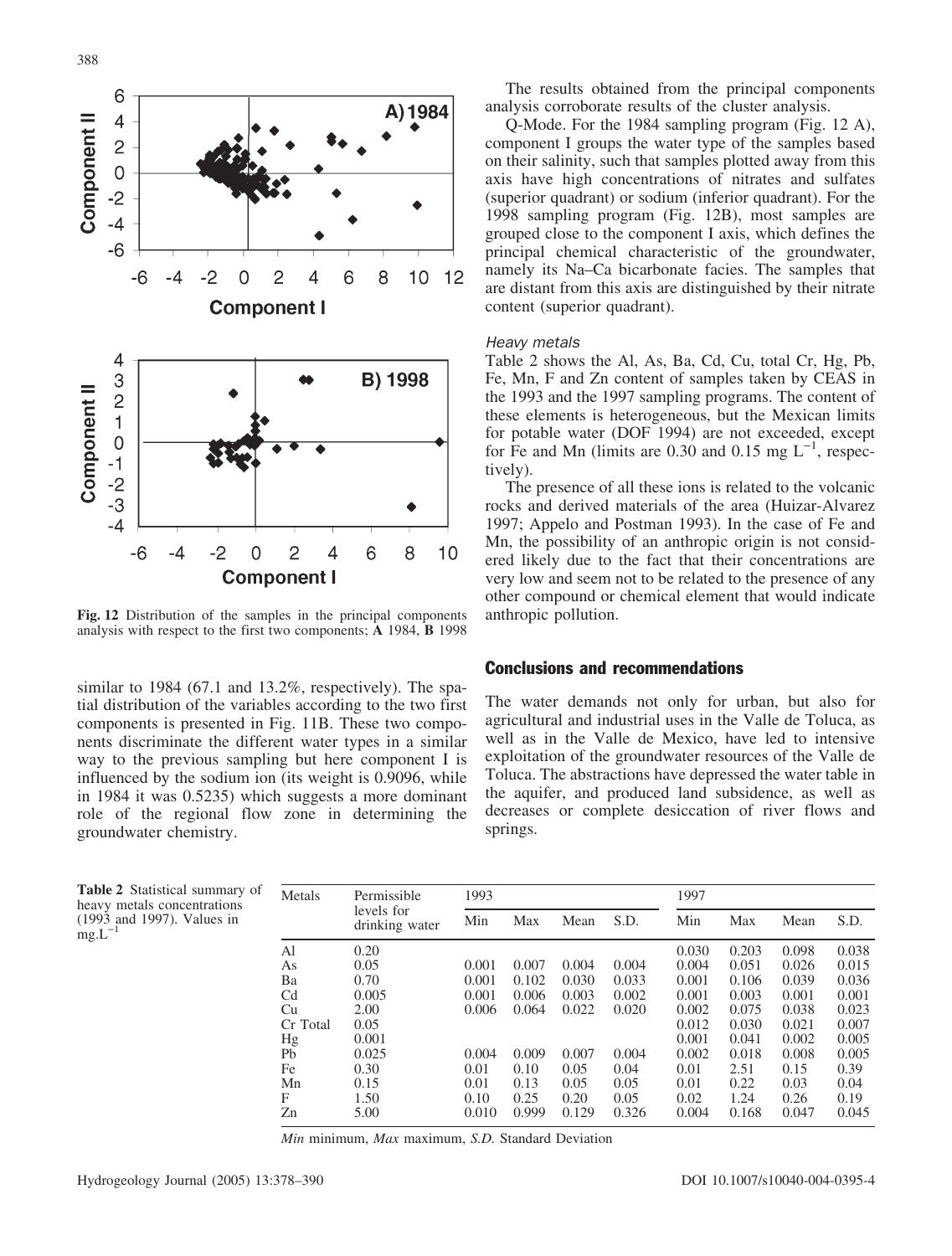This exploitation of the aquifer has also produced changes in the chemistry of the groundwater. Initially, groundwater in a local flow zone was exploited, originating from recharge of the aquifer by rainwater infiltration and from lateral flows from adjacent basalt and andesite fractured aquifers. This water is of the magnesium-bicarbonate type.

As time passed, and due to the decline of the watertable level, waters from a regional flow zone, linked to deep rhyolite formations, has been induced to enter to water wells. This regional flow is characterized by waters of the sodium-bicarbonate type, with a high potassium content, greater salinity and higher temperatures.

In parallel with this change in the salinity of the groundwater, an increase in the nitrate content has been detected, which is due to the use of fertilizers in agricultural areas and/or to the discharge of wastewater. High sulfate concentrations are also observed in the shallow boreholes, which are related to the use of ammonium sulfate fertilizers.

The statistical analysis has allowed a distinction of the different water types and a determination of which parameters characterize each type, which helped in establishing the origin of the water.

The overexploitation has not caused significant deterioration in the water quality of the aquifer, but a change in its chemical characteristics. An increase in the presence of certain contaminants such as nitrates and some heavy metals has been detected.

In view of this situation, it is necessary to define a groundwater quality monitoring network in order to instigate a monitoring program to record the spatial and temporal evolution of the main physico-chemical parameters that are indicators of change in the underlying water chemistry and of pollution processes. Among the parameters to monitor,  $SiO<sub>2</sub>$  should be included to research the state of ionic balance of the water with respect to the geology of the aquifer.

Acknowledgments The authors would like to thank the CONACyT (Consejo Nacional de Ciencia y Tecnologa de Mexico, Project 0391) and the Universidad Autónoma del Estado de México (Project 1067) for their financial support. Dr. J.M. Andreu is grateful to the University of Alicante for its support throughout a Research Fellowship. Field surveys were conducted with the assistance of the Comision Nacional del Agua (CNA)–Estado de México. The authors would also like to thank Dr. L. Vives and the referees for their helpful reviews.

#### References

- APHA, AWWA, WEF (1995) Standard methods for the examination water and wastewater, 19th edn. APHA, AWWA & WEF. Washington, D.C.
- Appelo CAJ, Postman D (1993) Geochemistry groundwater and pollution. A.A. Balkema, Rotterdam
- Ariel (1996) Estudio de simulación hidrodinámica y diseño óptimo de las redes de observación de los acuíferos de Calera, San Luis Potosí y Toluca [Study of the hydrodynamic modelling and optimum design of the observation network of the Calera, San

Luis Potosí and Toluca aquifers]. Technical Report Comisión Nacional del Agua. Gobierno Federal. México

- Baretta GP, Pagotto A, Vandini R, Zanni S (1992) Aquifer overexploitation in the Po Plain: hydrogeological, geotechnical and hydrochemical aspects. In: Simmers I, Villaroya F, Rebollo LF (eds) Selected papers on aquifer overexploitation. Verlang Heinz Heise, Hannover 115–130
- Birkle P, Torres-Rodriguez V, Gonzalez-Partida E (1998) The water balance for the Basin of the Valley of Mexico and implications for future water consumption. Hydrogeol J 6:500– 517
- Boehm B, Sandoval M (1999) La sed saciada de la Ciudad de México y la nueva cuenca Lerma-Chapala-Santiago. Un ensayo metodológico de lectura cartográfica [The quenched thirst of the Mexico City and the new Lerma-Chapala-Santiago basin. A methodological test of cartographic reading]. Relaciones. Estudios de Historia y Sociedad  $\overline{XX}(80)$ :15–68
- Brown CE (1998) Applied multivariate statistics in geohydrology and related sciences. Springer, Berlin Heidelberg New York
- CCRECRL Comisión Coordinadora para la Recuperación Ecológica de la Cuenca del Río Lerma (1993) Atlas Ecológico de la Cuenca Hidrográfica del río Lerma [Ecological atlas of the watershed of the Lerma River]. Gobierno del Estado de México, México
- Custodio E (1992) Hydrogeological and hydrochemical aspects of aquifer overexploitation. In: Simmers I, Villaroya F, Rebollo LF (eds) Selected papers on aquifer overexploitation. Verlang Heinz Heise, Hannover pp 3–28
- Custodio E, Llamas JR (1983) Hidrología Subterránea [Hydrogeology] 2nd edn. Omega, Barcelona
- Davis JC (1986) Statistics and data analysis in geology, 2nd edn. Wiley, New York
- Deman E, Mauvois T, Silva R (1976) El eje Neovolcánico Transmexicano [Transmexican Neovolcanic Axis]. In: Proceedings of Latin-American Congress of Geology. Instituto de Geologa. UNAM, México
- DGCOP Dirección General de Construcción y Operación Hidráulica (1984) Actividades Geohidrológicas en el Alto Lerma, México. [Hydrogeological activities in the Upper Catchment of the Lerma River, Mexico]. Technical Report Departamento del Distrito Federal. Ciudad de México. México
- DOF Diario Oficial de la Federación (1994) NOM-127-SSA1-1994 Salud ambiental, agua para uso y consumo humano. Límites permisibles de calidad y tratamiento que debe someterse el agua para su potabilización. [Environmental health, water for human use and consumption. quality permissible limits and potabilization treatment] DOF 108–112, 15 de agosto de 1994
- Esteller MV, Díaz-Delgado C (2002) Environmental effects of aquifer overexploitation: a case study in the Highlands of Mexico. Environ Manage 29(2)266–278
- Golden Software Inc (1997) Surfer V. 6 Contouring and 3D surface mapping for scientists and engineers. User's Guide. Golden, Colorado
- Herrera ME, Sánchez-Zavala JL (1994) Estratificación y Recursos Minerales del Estado de México [Stratigraphy and mineral resources in the State of Mexico]. Technical Report Secretaria de Desarrollo Económico. Gobierno del Estado de México, México
- Honorio RJ, Hernández HF (1982) Origen, estratigrafía y petrología de la Cuenca de México y sierras circunvecinas. [Origin, stratigraphy and petrology of the Basin of Mexico and surrounding mountain ranges] Degree Dissert. Instituto Politécnico Nacional, México
- Huizar-Alvarez R (1997) Hydrochemistry of the aquifers in the Rio Las Avenidas Basin, Pachuca, Hidalgo, Mexico. Water Air Soil Pollut 96:185–201
- Martinelli G, Minissale G, Verrucgi C (1998) Geochemistry of heavily exploited aquifers in the Emiliana-Romagna Región (Po Valley, northern Italy). Environ Geol 36(3–4)195–206
- Melloul A, Collin M (1992) The principal components statistical method as a complementary approach to geochemical methods